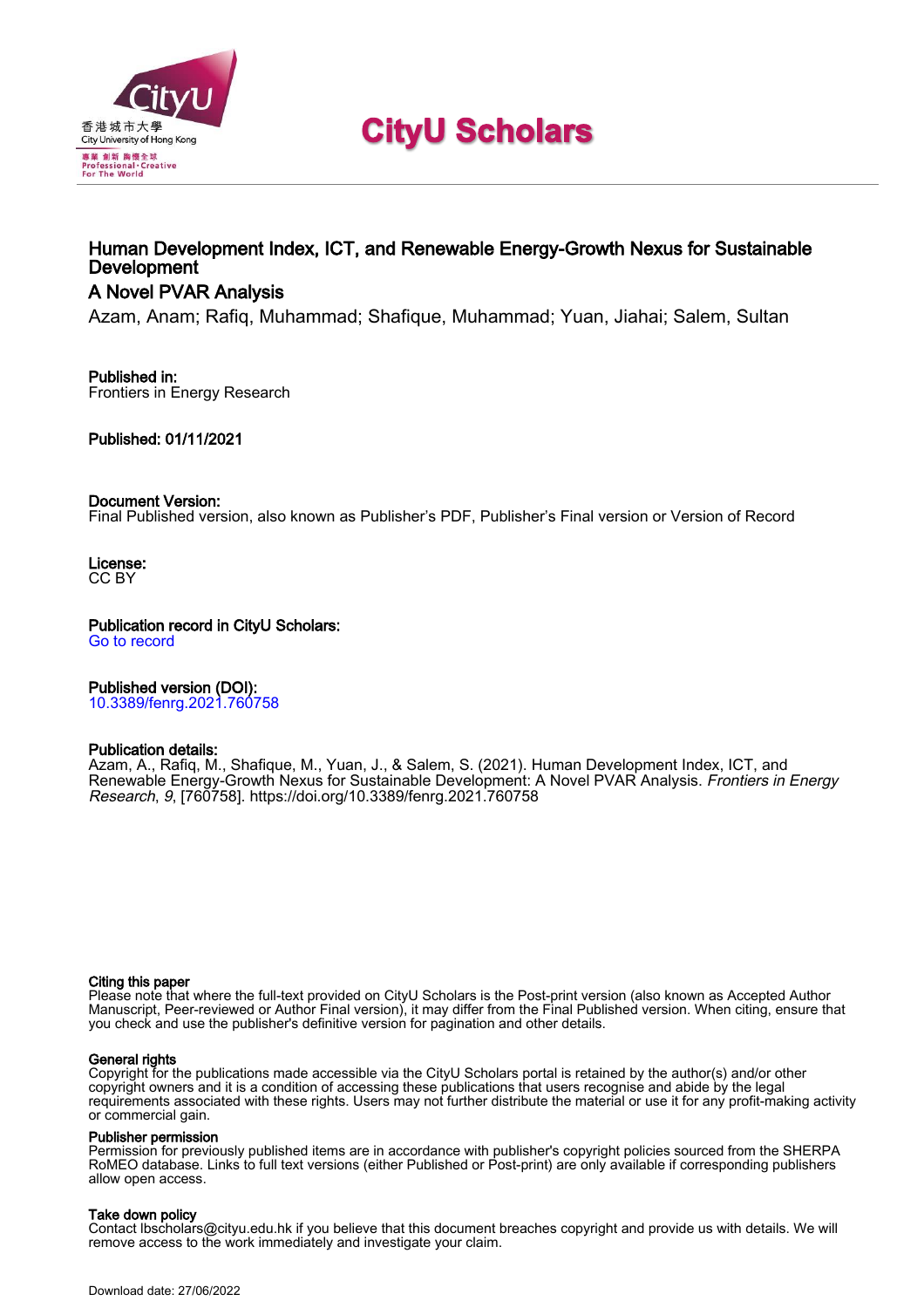



# [Human Development Index, ICT, and](https://www.frontiersin.org/articles/10.3389/fenrg.2021.760758/full) [Renewable Energy-Growth Nexus for](https://www.frontiersin.org/articles/10.3389/fenrg.2021.760758/full) [Sustainable Development: A Novel](https://www.frontiersin.org/articles/10.3389/fenrg.2021.760758/full) [PVAR Analysis](https://www.frontiersin.org/articles/10.3389/fenrg.2021.760758/full)

Anam Azam $^1$ , Muhammad Rafiq $^2$ , Muhammad Shafique $^3$ , Jiahai Yuan $^{1,4\star}$ and Sultan Salem $^5$ 

<sup>1</sup> School of Economics and Management, North China Electric Power University, Beijing, China, <sup>2</sup>Department of Electrica Engineering, University of Engineering and Technology, Taxila, Pakistan, <sup>3</sup>Department of Architecture and Civil Engineering, City University of Hong Kong, Kowloon Tong, Hong Kong, <sup>4</sup>Beijing Key Laboratory of New Energy and Low-Carbon Development, North China Electric Power University, Beijing, China, <sup>5</sup>Department of Economics, Birmingham Business School, University o*i* Birmingham, Birmingham, United Kingdom

## **OPEN ACCESS**

## Edited by:

Bassem Kahouli, University of Sousse, Tunisia

#### Reviewed by:

Tomiwa Sunday Adebayo, Cyprus International University, Cyprus Kangyin Dong, University of International Business and Economics, China Andrew Adewale Alola, Istanbul University, Turkey

> \*Correspondence: Jiahai Yuan

[yuanjh126@126.com](mailto:yuanjh126@126.com)

#### Specialty section:

This article was submitted to Sustainable Energy Systems and Policies, a section of the journal Frontiers in Energy Research

Received: 18 August 2021 Accepted: 28 October 2021 Published: 25 November 2021

#### Citation:

Azam A, Rafiq M, Shafique M, Yuan J and Salem S (2021) Human Development Index, ICT, and Renewable Energy-Growth Nexus for Sustainable Development: A Novel PVAR Analysis. Front. Energy Res. 9:760758. doi: [10.3389/fenrg.2021.760758](https://doi.org/10.3389/fenrg.2021.760758)

The relevance of information and communication technology to long-lasting human improvement cannot be disregarded in this modern world. From this perspective, this study analyzed the association between information and communication technologies, renewable energy, economic growth, and human development indices considering  $CO<sub>2</sub>$ emissions and remittances from 1990 to 2017 in 30 developing countries by using the panel vector autoregressive (PVAR) model. The findings of the empirical investigation point to the considerable favorable relationship between information and communication technology, renewable energy, and economic growth with the human development index. The causality results suggest that there is bidirectional causality between renewable energy and the human development index. In addition, there is unidirectional causality from human development to information and communication technology. However, the study recommends implementing information and communication technology-related policies to trigger renewable energy for sustainable growth and the human development index.

Keywords: ICT, CO<sub>2</sub> emissions, GDP, technological innovations, poverty

# INTRODUCTION

Technological development is commonly known as the main driver in the socioeconomic development of the economies. Recently, enhanced technological advancement for information and communication technologies (ICTs) has been the primary transformer for development procedures ([World Bank](#page-11-0) [2017](#page-11-0)). ICT has modernized societies worldwide and contributes almost in all undertakings of human life, such as energy, promoting economic growth, and improved development processes [\(Toader et al.,](#page-11-1) [2018](#page-11-1); [Khan and Ju, 2019\)](#page-10-0). Significant development of ICT has encouraged many researchers to investigate its importance, improvement of organizational effectiveness, and human development practices ([Tyworth 2014](#page-11-2)). ICT plays a vital role in plummeting poverty not only by crafting new income sources and new employment opportunities but also by dropping the expense of needy individuals' admittance to well-being and instruction services ([OECD 2010\)](#page-11-3).

Abbreviations: CO2, carbon dioxide emissions; EU, European Union; GDP, gross domestic product; HDI, human development index; ICTs, information and communication technologies; MTOE, million tons of oil equivalent; KT, kilo tons; 2SLS, two-stage least squares; OECD, Organization for Economic Co-Operation and Development; PVAR, panel vector autoregressive model; RE, renewable energy; R&D, Research and Development; SGD, sustainable development goals.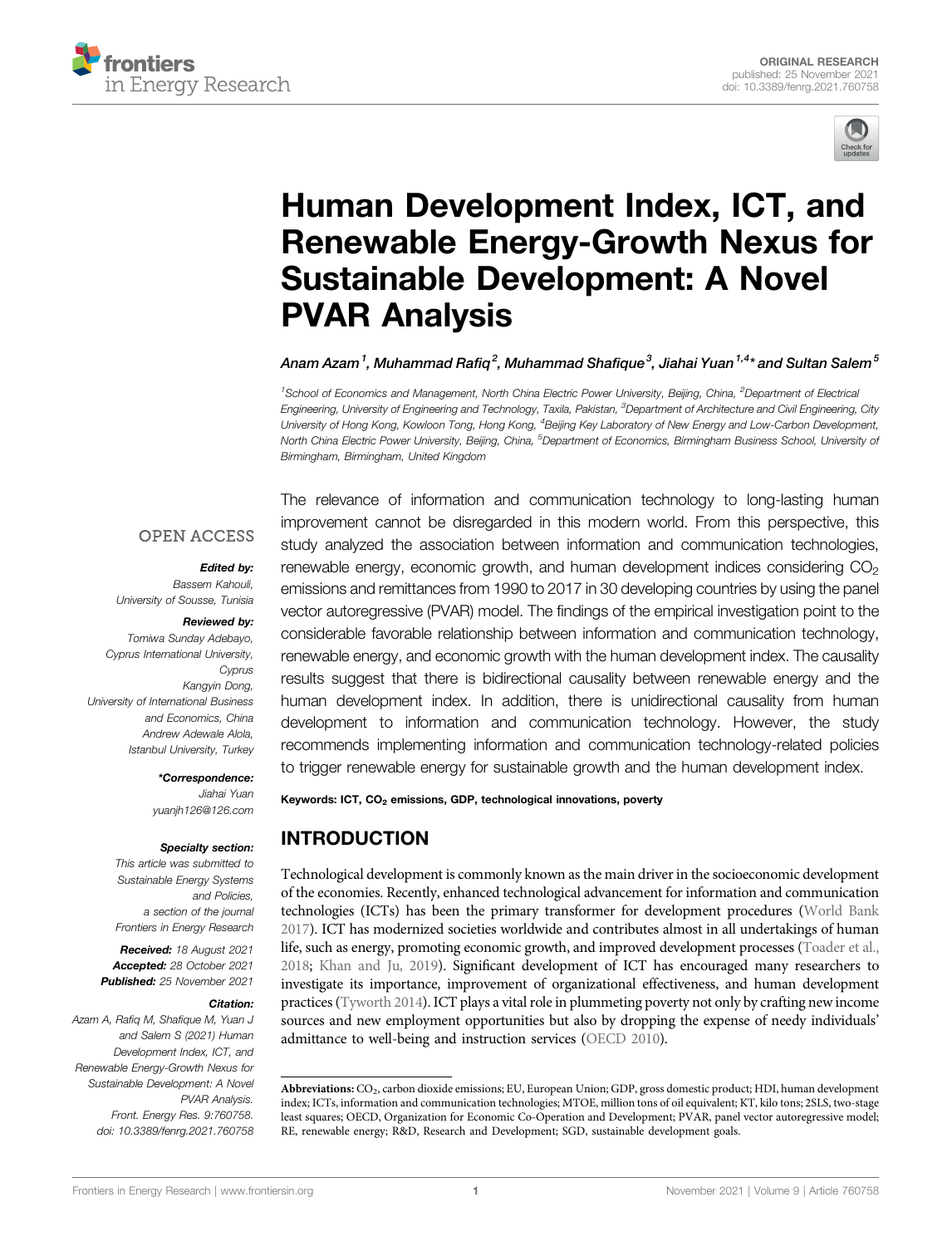The major function of ICT for sustainable development cannot be ignored in the economics literature. The ICT industry is an imperative aspect of endurable development from an integrated perspective, as reported by international organizations like the United Nations, the International Telecommunications Union, the Organization for Economic Co-Operation and Development (OECD), and the World Bank [\(Toader et al., 2018\)](#page-11-1). Moreover, the sustainable development notion covers the complex development of civilization from numerous perspectives such as economic, social, ecological, political, cultural, and spiritual, and all these constituents are crucial aspects that aim to accomplish elegant, sustainable, and inclusive growth ([Azam et al., 2021\)](#page-10-1). However, concerning the effect of ICT on energy consumption and the environment is an extensive argument. The energy is being produced and consumed by all sectors of technology including aerospace, the construction industry, the transportation industry, farming, mining, and the ICT sector. Recently, there has been a greater emphasis on universal environmental apprehensions about the looming threat of environmental change and an 'Earth temperature boost' [\(Zhang](#page-11-4) [et al., 2021](#page-11-4)) [\(Kirikkaleli D. and Adebayo T. S., 2021,](#page-10-2) [Kirikkaleli](#page-10-3) [Dervis and Adebayo TomiwaSunday, 2021](#page-10-3)). The broad measure of carbon dioxide  $(CO_2)$  outflows is quickly growing, provoking  $CO_2$ discharges because of the gigantic utilization of non-renewable energy sources around the world.

Under such circumstances, ICT can play a fundamental role in uplifting technological constraints and facilitating the renewable energy phenomenon in tandem [\(Azam et al., 2021](#page-10-4)). Sustainable power assets have recently gained a great deal of significance because of the threat of depleting power resources that harm the climate. ICT evolution extensively persuades economic amplification and augments fuel efficiency and development potency by bolstering technology dispersion and modernism, boosting demand, and reducing invention charges ([Solarin et al., 2019](#page-11-5)).

The United Nations sustainable development goals (SGD) proclamation highlights the importance of lowering ambient air pollution globally, restricting traditional energy's share of the energy mix and supplementing sustainable power sources. As a result, multiple nations are attempting to devise renewable energy solutions to regulate environmental deprivation to meet SDG's goals. As a result, it is projected that state power schemes will be aligned with the aims of upgrading environmental prominence and assuring long-term evolution. To achieve these goals, however, it is critical to support technological breakthroughs and technology transfer through global trade ([Liddle 2018](#page-10-5); [Shahbaz and Sinha 2019\)](#page-11-6), particularly from the standpoint of poor regions. Under these circumstances, ICT is vital in delivering technical services for sustainable economic development in both developed and developing countries.

Why did we select developing countries as the focus of our research? Developing countries are open nations that have swiftly incorporated poor economic growth, a low standard of living, and the lack of investment and technology. Recently, more than 170 developing nations are bestowed with natural resources, but low levels of growth and foundations of innovation inaugurate ineffective utilization of energy (X. Zhang et al., 2019). Over the past few decades, a large amount of energy has been splurged on economic development in developing countries, engrossing almost 74% in the period between 2005 and 2030. Furthermore, the situation of the human development index is precarious in these countries. Educational disparity and rising global income are the key reasons to delay human development growth. Furthermore, these countries have huge and growing populations which cause heavy pressure on the atmosphere.

With this backdrop, given the potential of ICT in terms of availability of energy supply and economic development stability, establishing empirical analysis on the links between ICT, renewable energy growth, and human development index is critical for incorporating  $CO<sub>2</sub>$  emissions and remittances in the context of developing countries. However, the goal of this study is to address this issue, which is still understudied. More precisely, with three contributions, we particularly fill a gap in the literature.

The fundamental contributions of this study are threefold: first, this is the first study of its kind in the context of developing counties, with the latest data from 1990 to 2017. Second, this study employs additional variables, including remittances and  $CO<sub>2</sub>$  emissions, to elude omitted variable bias. Third, different from the available literature, our study employs a recent panel model, developed by Love and Zicchino, called the panel vector autoregressive model (PVAR); this model allows shock analysis and is beneficial for classifying possible policy effects ([Canova](#page-10-6) [and Ciccarelli 2013](#page-10-6)). Furthermore, causality correlation among indicators is another element determined in the selection of techniques.

The following is a summary of the remainder of this research: Section-II investigated past literature reviews, Section-III discusses data and the methodological framework, Section-IV discusses practical outcomes and debate, and Section-V concludes with policy implications.

# 2 LITERATURE REVIEW

The correlation between the use of renewable power, economic growth, ICT, and human development index (HDI) has been the subject of intense research. Although numerous empirical studies are analyzing "renewable energy growth", "HDI growth," and "ICT growth" relationship separately, no studies are exploring these links together.

This section will examine these relations separately. Prior research has mostly focused on the liaison between renewable energy usage and economic growth. For example, [Azam et al.](#page-10-7) [\(2021\)](#page-10-7) observed that renewable energy usage augments economic enlargement in newly industrialized nations. Similarly, other studies of ([Azam et al., 2021](#page-10-7); [Rahman and Velayutham, 2020](#page-11-7); [Vural, 2020\)](#page-11-8) found that renewable energy significantly influences economic growth ([Inglesi-Lotz 2016](#page-10-8)) and explores the influence of clean energy usage on the economy for OECD by using the panel data method. The empirical findings reveal that renewable energy consumption's impact on economic growth is constructive and analytically important. Similarly, [Bhattacharya et al. \(2016\)](#page-10-9) confirmed that renewable energy consumption improved economic growth from 1991 to 2012 for 38 high energyconsuming regions.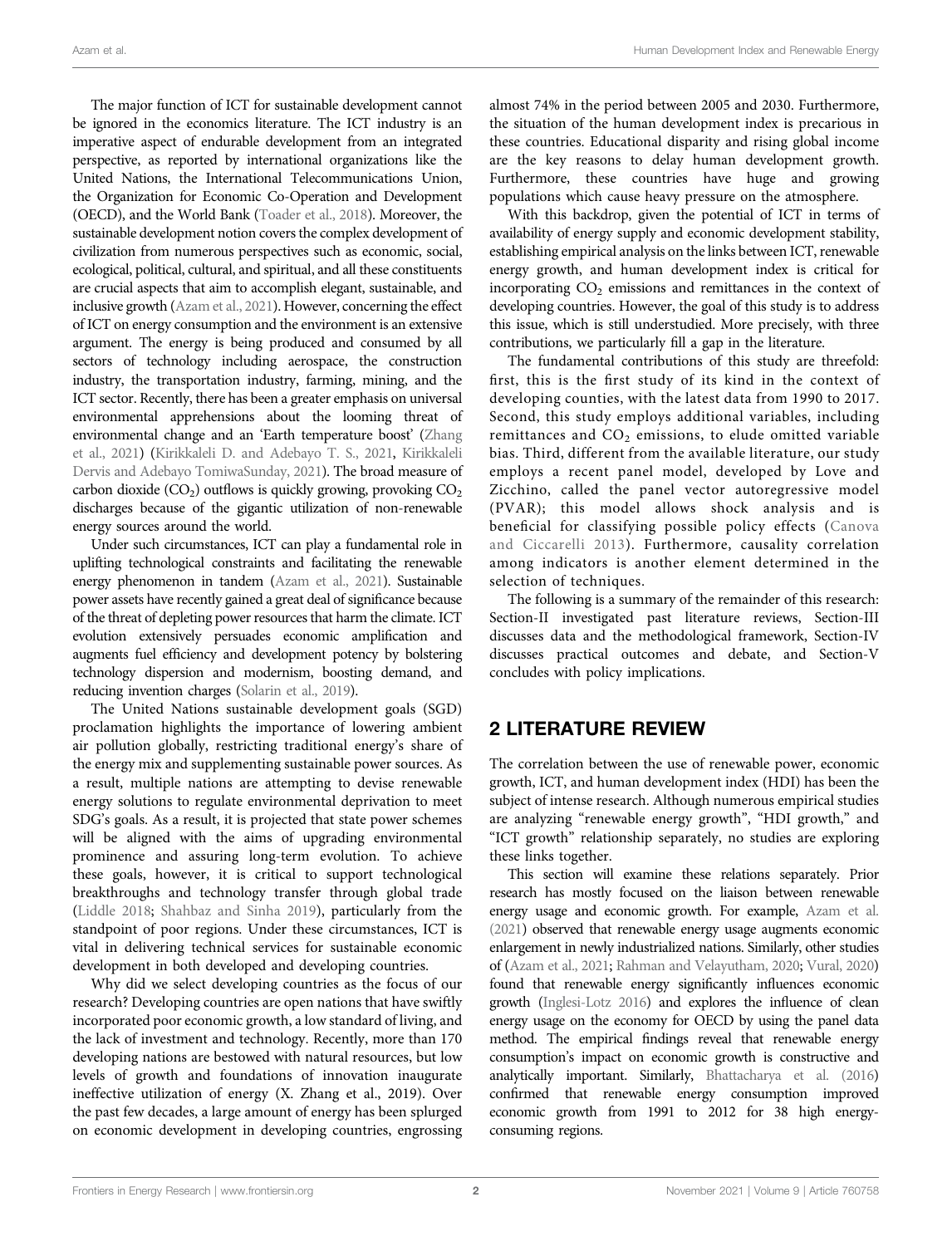| Author(s)                            | Study area                 | Period                | Methodology                                                        | <b>Results</b>                        |
|--------------------------------------|----------------------------|-----------------------|--------------------------------------------------------------------|---------------------------------------|
| Shahbaz, Lean, and Shabbir<br>(2012) | Pakistan                   | 1972:<br>$1 - 2011:4$ | ARDL Model, Johnsen co-integration, and VECM Granger<br>causality  | Feedback hypothesis                   |
| Apergis and Payne (2010)             | Eurasia                    | 1992-2007             | Pedroni co-integration, FMOLS, and VECM Granger<br>causality       | Feedback hypothesis                   |
| Lee and Jung (2018)                  | South Korea                | 1990-2012             | ARDL Model and VECM Granger causality                              | Conservation hypothesis               |
| Ohler and Fetters (2014)             | 20 OECD states             | 1990-2008             | Pedroni co-integration, FMOLS, DOLS, and VECM<br>Granger causality | Feedback hypothesis                   |
| Azam et al. (2021)                   | $CO2$ emitter countries    | 2000-2016             | Regression analysis                                                | REN contributes to economic<br>growth |
| Azam et al. (2020)                   | Developing countries       | 1990-2017             | ARDL and causality test                                            | Feedback hypothesis                   |
| Niu et al. (2013)                    | 50 income countries        | 1990-2009             | Panel co-integration and causality test                            | Feedback hypothesis                   |
| Ouedraogo (2013)                     | 15 developing<br>countries | 1988-2008             | Panel co-integration and error correction term                     | Conservation hypothesis               |
| Sasmaz et al. (2020)                 | 28 OECD                    | 1990-2017             | Edgerton panel co-integration and causality test                   | Feedback hypothesis                   |
| Yumashev et al. (2020)               | OECD                       | 2006-2017             | 3SLS                                                               | REN contributes to HDI                |
| Abid et al. (2020)                   | Pakistan                   | 1990-2017             | Regression and causality analysis                                  | Neutrality hypothesis                 |

<span id="page-3-0"></span>TABLE 1 | Summary of the literature renewable energy consumption–economic growth and human development index nexus.

Note: OECD, Organization for Economic Co-Operation and Development, 3SLS, three-stage least squares; FMOLS: fully modified ordinary least squares; DOLS: dynamic ordinary least squares; VECM: vector error correction model; ARDL: auto-regressive distributed lag model.

[Alper and Oguz \(2016\)](#page-10-10); [Sebri and Ben-Salha \(2014\)](#page-11-9) premeditated the link between sustainable power usage and economic expansion in the EU countries and confirmed the neutrality hypothesis. In most countries along the BRI, the rise in the renewable energy scale is the main driving force responsible for encouraging  $CO<sub>2</sub>$  emissions, while the carbon intensity of renewable energy is the main factor restraining  $CO<sub>2</sub>$  emissions. ([Wang et al., 2021;](#page-11-10) [Chang et al., 2015](#page-10-11); [Lin and Moubarak, 2014\)](#page-11-11) found bidirectional causality amid renewable energy use and economic escalation. Unidirectional correlation occurs between renewable energy use to GDP in developing nations [\(Saidi and](#page-11-12) [Mbarek 2016\)](#page-11-12).

Another study by [Dong et al. \(2020\)](#page-10-12) found that renewable energy consumption reduces  $CO<sub>2</sub>$  emissions, but the effect is minor; the mitigating benefit may be masked by increased nonrenewable energy consumption and higher economic growth. The link between renewable energy consumption and growth has been extensively studied ([Dogan, 2016](#page-10-13); [Inglesi-Lotz, 2016](#page-10-8); [Kahia](#page-10-14) [and Charfeddine, 2016;](#page-10-14) [Koçak and](#page-10-15) Şarkgüneşi 2017; Rafi[ndadi](#page-11-13) [and Ozturk, 2017](#page-11-13)), but in addition to the impact of energy on economic growth, it also has an impact on the human development index. The influence of human development on economic growth has been analyzed by many authors in the past decades. Most of the evidence in this area confirms a positive effect on economic growth. Some empirical inquiries on the causal correlation between renewable energy growth and renewable energy HDI are summarized in [Table 1](#page-3-0).

For instance, [Ranis \(2004\)](#page-11-14) examined the linkage between HDI and economic expansion. According to the findings of the inquiry, human development has a significant impact on economic growth; as a result, it improves human development. Similarly, gross domestic product (GDP) and other HDI, longevity, and instructional accomplishment elements improve a country's financial development at various stages [\(Hou et al.,](#page-10-16) [2015](#page-10-16); [Shah, 2016\)](#page-11-15). From 1975 to 2008, an error correction model is used to examine the relationship between economic growth and the human development index in Nigeria ([Abraham and Ahmed,](#page-10-17) [2011](#page-10-17)). The findings suggest that economic augmentation has a negative correlation with the human development index in the short run, but it is significant for the long-run relationship. Similarly, other studies [\(Khodabakhshi, 2011;](#page-10-18) [Costantini and](#page-10-19) [Monni, 2005\)](#page-10-19) found that the evolution of human development performs an imperative function to form a sustainable progress path for the case of India and 179 countries.

The world has been remade thanks to ICT in terms of scrimping and enhancing access to information and human capital, which authorize individuals via influencing their mental capacity, thinking power, and capacity to liaise with others ([Summak et al., 2010;](#page-11-16) [Coelho et al., 2015\)](#page-10-20). However, in particular, people who live in rural regions that have low income frequently face hindrance in accessing educational prospects, where ICT endorses practical and useful ways to alleviate the trouble of accessing education by home-based education and e-learning. Therefore, ICT has the potential effect on development to eradicate impediments in people's lives and to improve their living standards through access to education and health-related information ([Palvia et al., 2015;](#page-11-17) [Migliaccio 2016\)](#page-11-18). Previous studies have widely reviewed the association between ICT and economic growth and conclude with positive or negative linkage. For example, ICT's contribution to GDP was compared from 1980 to 2000 in nine OECD countries. According to the findings, ICT assets contributed significantly to GDP in industrial nations ([Colecchia and Schreyer, 2002\)](#page-10-21). The carbon emission intensity of ICT investments adds to a large increase in carbon emissions, whereas the structure and efficiency of ICT investments always limit carbon emission growth ([Wang et al., 2021](#page-11-19)). Similarly, other studies ([Papaioannou](#page-11-20) [and Dimelis, 2007;](#page-11-20) [Katz, 2012](#page-10-22); [Zafar n.d.](#page-11-21)) revealed an affirmative and momentous influence on economic enlargement [\(Toader et al., 2018](#page-11-1)). By employing panel data estimation practices, researchers looked at the influence of ICT infrastructure on economic development in European Union (EU) nations from 2000 to 2017.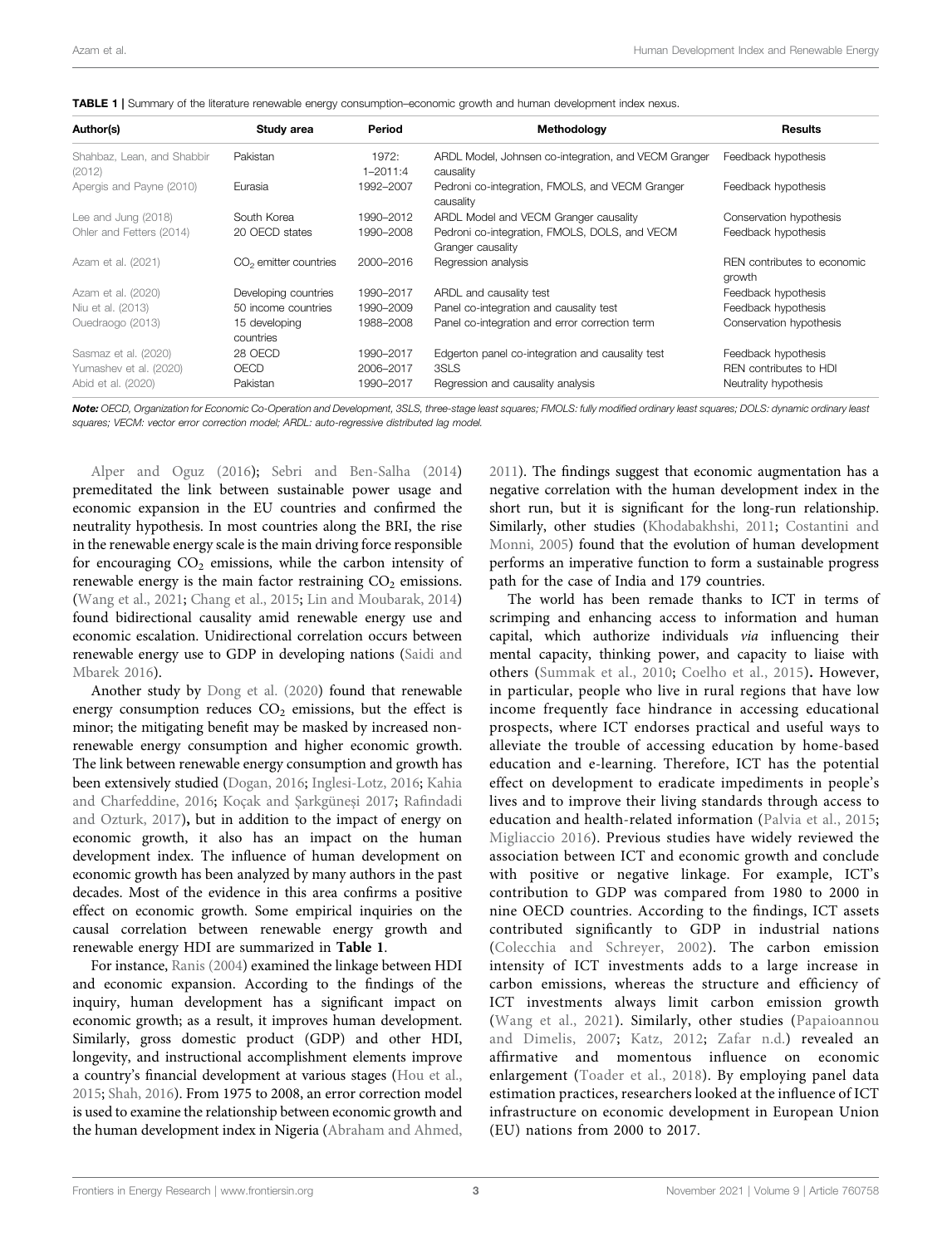The ICT industry might be used to certify the environmental quality in industrial operations, electrical grids, and transportation networks ([Añón et al., 2017](#page-10-27)).

The empirical findings imply an affirmative and vigorous effect of using ICT infrastructure on economic augmentation, although the amount of the benefit varies depending on the type of technology studied. Similarly ([Chimbo, 2020](#page-10-28)), ICT increased economic growth through its energy efficiency effect in Africa by using the GMM model from 2001 to 2015. Since ICT and human development have remained important topics in recent years, [Gupta et al. \(2019](#page-10-29)) evaluated how evolution in ICT could stimulate human capital advancement for the South Asian region over the period of 2000 to 2016 by using the panel fixed effects model. The results revealed a strong positive connection of internet access, technological readiness, and mobile use with the human development index. [Khan et al.](#page-10-0) [\(2019\)](#page-10-0) analyzed the association between ICT, economic growth, and the HDI for the period from 1990 to 2014 by using ARDL and VECM approaches in Pakistan. The findings suggest that ICT boosts the human development index and economic growth and has a constructive and significant influence on human development.

Little research has been carried out on linkage among links between the use of renewable energy and the human development index. For instance, using the 2SLS technique, [Wang et al. \(2018\)](#page-11-28) scrutinized the association between renewable energy usage, economic growth, and human development index in Pakistan from 1990 to 2014. The empirical findings suggest that renewable energy does not contribute to the human development process in Pakistan. Energy use and HDI are strongly interrelated, and enough energy resources ensure mounting economic and human development in South Asia economies [\(Salam et al.,](#page-11-29) [2020](#page-11-29)). Renewable energy has a negligible impact on HDI in high-income group countries [\(Amer, 2020](#page-10-30)).

In conclusion, ICT, renewable energy consumption, economic growth, and human development index have not been analyzed yet. The correlation between renewable energy, non-renewable energy, and economic growth is mostly disregarded but not lectured effectively. Human activities are responsible for a substantial amount of energy usage around the planet. According to the research, renewable energy is a vital component to augment economic growth that can help to reduce poverty and improve the human development index. Furthermore, scarce inquiries scrutinize the affiliation between renewable energy consumption and human development. Moreover, ICT has an enormous prospective for boosting GDP and enhancing HDI. Nevertheless, the present inquiry aims to close this gap on the potential of energy economy and environment liaison in the setting of selected developing states.

# 3 EMPIRICAL METHODOLOGY AND THEORETICAL FRAMEWORK

## 3.1 Theoretical Framework

Before going to the panel data econometric analysis, we need to construct the theoretical framework of our study that will assist us in deciding upon the model indicators. The developing countries referred to in this study are characterized by high economic growth, and this upward trend in economic growth is strongly related to the burning of fossil fuels, which results in an increase in  $CO<sub>2</sub>$  emissions in these selected economies ([Zafar](#page-11-30) [et al., 2019\)](#page-11-30). However, this type of traditional energy is not only harmful to the environment but also to the nation's long-lasting growth.

To tackle this kind of issue, a clean generation system comes to mind, which largely focuses on the use of renewable energy. This type of clean energy can be produced from a variety of sources, for example, tidal, wind, solar, and geothermal, and these are indispensable for the sustainable environment and economic growth. Now, putting the renewable energy-producing process in place necessitates a significant investment, which may impede economic development.

Saying this, remittances provide a potential impetus for national investment while also ensuring reliable and clean energy. For developing countries, remittance inflows have proven to be an economically indispensable source of cash. Moreover, the role of ICT is imperative in providing technological facilities for sustainable development. In a nutshell, ICT development not only improves economic growth but also has a substantial impact on human well-being, increases energy efficiency, and promotes environmental quality. In addition, there is a direct linkage between clean energy service, modern health and education facilities, sustainable growth, and environment as well as ICT. The lack of any indicator services leads to poor health facilities and fewer opportunities for education and development.

## 3.2 Data Descriptions

Annual data were collected from 1990 to 2017 in this current study by incorporating variables such as information and communication technologies (medium and high-tech exports), renewable energy (MTOE), economic growth (constant US\$), human development index (HDI),  $CO<sub>2</sub>$ emissions (kt), and remittances (current US\$). The data for HDI and RE were extracted from the study by [Cammack \(2017\)](#page-10-31) and the British Petroleum (BP) statistical Review of World Energy ([Petroleum, 2019\)](#page-11-31). The data for ICT, CO2 emissions, economic growth, and remittances were mined from the World Development Indicators ([Bank,](#page-10-32) [2018](#page-10-32)). To lessen non-normality and heteroscedasticity, all these variables were transferred into a natural logarithm.

Regarding the list of developing countries in this study, it includes Azerbaijan, Belarus, Bangladesh, China, India, Indonesia, Iran, Iraq, Kazakhstan, Malaysia, Pakistan, Philippines, Russia, Sri Lanka, Ukraine, Vietnam, Algeria, Egypt, Morocco, South Africa, Argentina, Brazil, Chile, Colombia, Ecuador, Peru, Greece, Poland, Romania, and Turkey.

## 3.3 Estimation Strategy

The panel vector autoregressive (PVAR) model proposed by Love and Zicchino is employed in this study, which permitted us to account for overlooked entity heterogeneity for inclusive series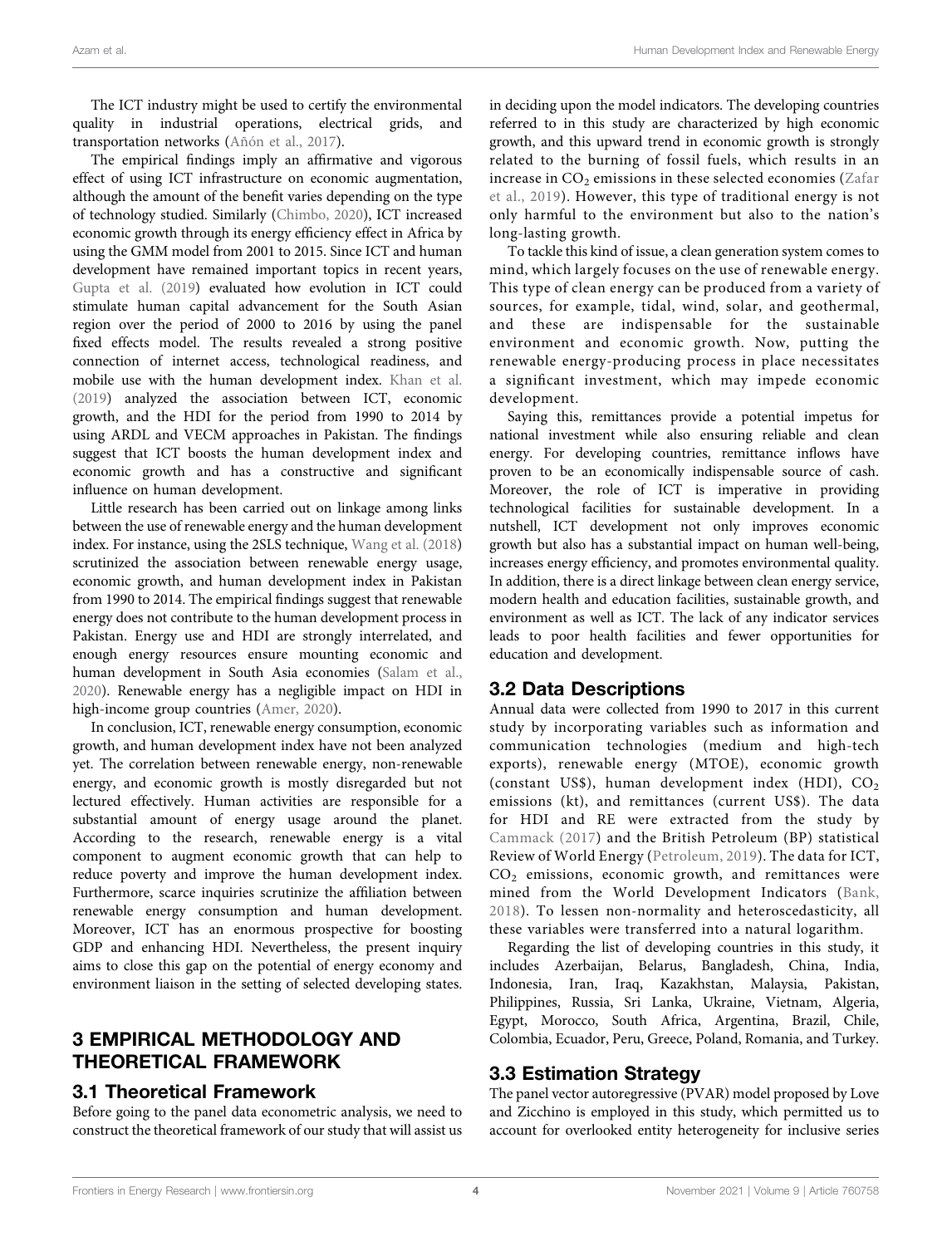and the presence of stationary endogenous variables. There are several econometric benefits within the PVAR model that make it a more appropriate method to examine macroeconomic dynamics. First, PVAR is useful in analyzing the transmission of shocks that can happen within a unit and time. Second, PVAR is based on existing series motion rather than a scrupulous notion of macroeconomy, which, if not approved, can be warping ([Kireyev, 2000\)](#page-10-33). Third, this model does not make dissimilarity among dependent and independent variables, and whole factors are treated as endogenous to one another. In addition, it provides a procedure of dependent and independent variables' jolts that are emphatically the most imperative sources of macroeconomic dynamics for small open states. Finally, the PVAR technique may also be employed to examine the significance of interdependencies and test whether the feedback is generalized [\(Canova and](#page-10-6) [Ciccarelli, 2013](#page-10-6)). The specification of the PVAR model used in the empirical analysis is given in [Eq. 1](#page-5-0):

$$
Y_{it} = \mu_{it} + \Gamma(L)Y_{it} + \varepsilon_{it}, \qquad (1)
$$

<span id="page-5-0"></span>where  $Y_{it}$  symbolizes the vector of stationary series in this study,  $\mu_{it}$  is the vector of deterministic fixed effects,  $\Gamma$  (L) denotes a matrix polynomial in lag order with  $\Gamma(L) = \Gamma_1 L^1 + \Gamma_2 L^2 + \ldots + \Gamma_n L^p$ , and  $\varepsilon_{i}$  represent the random error term. The above matrix form of the PVAR model with the algorithm may also be revised in six equations, [Eqs 2](#page-5-1)–[7](#page-5-2), as follows:

<span id="page-5-1"></span>
$$
\Delta LHDI_{it} = \varphi_{1j} + \sum_{k=1}^{m} a_{1k} \Delta LHDI_{it-k} + \sum_{k=1}^{m} b_{1k} \Delta LRE_{it-k} + \sum_{k=1}^{m} c_{1k} \Delta LGDP_{it-k} + \sum_{k=1}^{m} d_{1k} \Delta LICT_{it-k} + \sum_{k=1}^{m} e_{1k} \Delta LREM_{it-k} + \sum_{k=1}^{m} f_{1k} \Delta LCO_{2it-k} + \varepsilon_{1it},
$$
\n(2)

$$
\Delta LRE_{it} = \varphi_{2j} + \sum_{k=1}^{m} a_{2k} \Delta LHDI_{it-k} + \sum_{k=1}^{m} b_{2k} \Delta LRE_{it-k} + \sum_{k=1}^{m} c_{2k} \Delta LGDP_{it-k} + \sum_{k=1}^{m} d_{2k} \Delta LICT_{it-k} + \sum_{k=1}^{m} e_{2k} \Delta LREM_{it-k} + \sum_{k=1}^{m} f_{2k} \Delta LCO_{2it-k} \varepsilon_{2it},
$$
 (3)  

$$
\Delta LGDP_{it} = \varphi_{3j} + \sum_{k=1}^{m} a_{3k} \Delta LHDI_{it-k} + \sum_{k=1}^{m} b_{3k} \Delta LRE_{it-k}
$$

+ 
$$
\sum_{k=1}^{m} c_{3k} \Delta LGDP_{it-k} + \sum_{k=1}^{m} d_{31k} \Delta LICT_{it-k}
$$
  
+  $\sum_{k=1}^{m} e_{3k} \Delta LRAM_{it-k} + \sum_{k=1}^{m} f_{3k} \Delta LCO_{2it-k} + \varepsilon_{3it},$  (4)

$$
\Delta LICT_{it} = \varphi_{4j} + \sum_{k=1}^{m} a_{41k} \Delta LHDI_{it-k} + \sum_{k=1}^{m} b_{4k} \Delta LRE_{it-k} + \sum_{k=1}^{m} c_{4k} \Delta LGDP_{it-k} + \sum_{k=1}^{m} d_{4k} \Delta LICT_{it-k} + \sum_{k=1}^{m} e_{4k} \Delta LREM_{it-k} + \sum_{k=1}^{m} f_{4k} \Delta LCO_{2it-k} + \varepsilon_{4it},
$$
\n(5)

<span id="page-5-2"></span>
$$
\Delta LRAM_{it} = \varphi_{5j} + \sum_{k=1}^{m} a_{5k} \Delta LHDI_{it-k} + \sum_{k=1}^{m} b_{5k} \Delta LRE_{it-k} + \sum_{k=1}^{m} c_{51k} \Delta LGDP_{it-k} + \sum_{k=1}^{m} d_{5k} \Delta LICT_{it-k} + \sum_{k=1}^{m} e_{5k} \Delta LREM_{it-k} + \sum_{k=1}^{m} f_{51k} \Delta LCO_{2it-k} + \varepsilon_{5it},
$$
\n(6)

$$
\Delta LCO_{2it} = \varphi_{6j} + \sum_{k=1}^{m} a_{6k} \Delta LHDI_{it-k} + \sum_{k=1}^{m} b_{6k} \Delta LRE_{it-k} \n+ \sum_{k=1}^{m} c_{6k} \Delta LGDP_{it-k} + \sum_{k=1}^{m} d_{6k} \Delta LICT_{it-k} \n+ \sum_{k=1}^{m} e_{6k} \Delta LREM_{it-k} + \sum_{k=1}^{m} f_{6k} \Delta LCO_{2it-k} + \varepsilon_{6it}.
$$
\n(7)

ICT represents information and communication technology; REM indicates the remittances, and  $CO<sub>2</sub>$  is the carbon dioxide emission. The study used the Schwarz information (SIC) criterion to ascertain the best autoregressive lag length in the estimation process,  $K \in (1 \dots, p)$ . The PVAR approach agrees to an enclosure of fixed effects in regions, which is nominated by 8)Pited capital formattion act  $\varphi_i$ , and accounts for all constant time factors that are not seen at the state level. Subscripts *i* and *t* represent the country and time, respectively. The theoretical framework of the VAR model is shown in [Figure 1](#page-6-0).

## 4 EMPIRICAL RESULTS AND DISCUSSION

The VAR model includes several steps. Before analysis, the first step is to analyze the detailed descriptive statistics. However, a comprehensive summary of the variables is provided in Appendix [Table 2](#page-6-1) with mean, variation (standard deviation), and bounds (minimum and maximum). Next, it is necessary to check the integration order of the studied variables. Thus, the primary goal of using a unit root test is to determine whether data contain a unit root. This study used three-unit root tests ([Maddala and Wu,](#page-11-32) [1999](#page-11-32); [Im et al., 2003](#page-10-34); [Levin et al., 2002](#page-10-35)) to analyze the stationarity of the variables.

The results of the unit root tests are illustrated in [Table 3](#page-7-0), including [\(Maddala and Wu, 1999](#page-11-32); [Im et al., 2003](#page-10-34); [Levin et al.,](#page-10-35) [2002](#page-10-35)) variables that display that variables comprise a unit root at their levels, denoting that the variables are not stationary. All the coefficients of the variables' first difference are significant at the 1% level, indicating that all variables are stationary at their first difference. Choosing the lag order is the next stage. This stage aims to find the VAR model's optimal lag order, which is based on the following selection criteria: LR-sequential modified LR test statistics, Hannan–Quinn information criterion, and SIC—Schwarz information criterion. This process is required because if the lag length is chosen incorrectly, the results will be skewed [\(Hdom and Fuinhas, 2020](#page-10-36)). [Table 4](#page-7-1) shows that the result of the appropriate lag length is 2.

Next, the outcomes of the panel vector autoregressive model using lag 2 with the GMM-style option are reported in [Table 5](#page-7-2). First, the HDI equation indicates that only three coefficients are statistically significant at the conventional level of significance. More particularly, findings indicate that the first lag length of HDI is positively interrelated with its recent stage. The predictable coefficient of HDI is equal to 0.139%, and it is significant at the 1% level. Furthermore, the coefficient of usage of renewable energy positively resolves the current level of HDI at a 1% significance level, which specifies that rising renewable energy use will augment the level of HDI. The results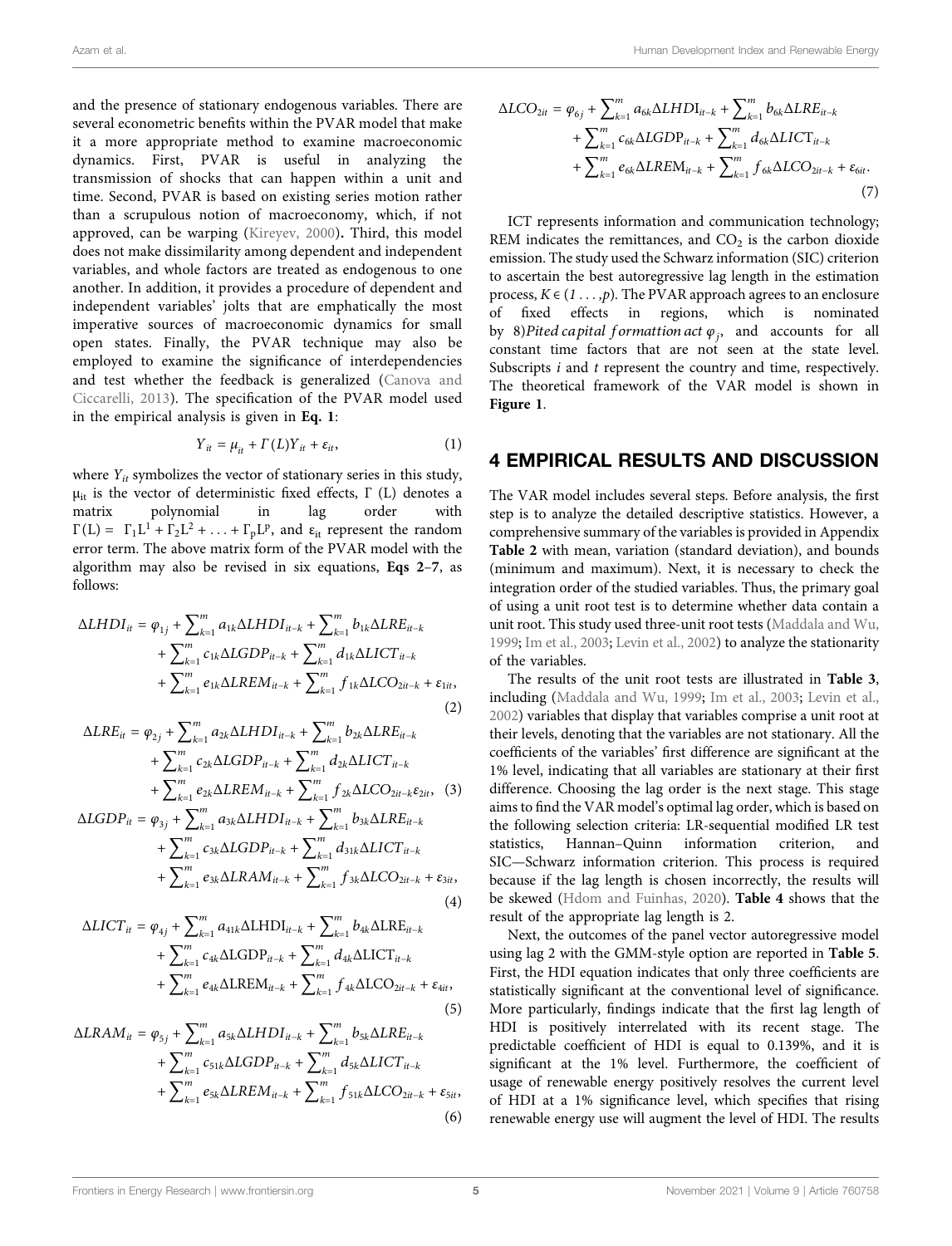

<span id="page-6-1"></span><span id="page-6-0"></span>

| <b>TABLE 2</b>   Descriptive Statistics of the variables. |             |             |          |             |            |                 |  |  |
|-----------------------------------------------------------|-------------|-------------|----------|-------------|------------|-----------------|--|--|
| Variable                                                  | HDI         | RE          | GDP      | ІСТ         | <b>REM</b> | CO <sub>2</sub> |  |  |
| Mean                                                      | $-0.389207$ | 1.824232    | 8.111383 | 3.076216    | 20.59040   | 3.215571        |  |  |
| Median                                                    | $-0.384193$ | 1.995378    | 8.321284 | 3.348022    | 21.12906   | 11.59213        |  |  |
| Max                                                       | 4.317488    | 9.851510    | 10.31078 | 4.420023    | 24.97730   | 16.14687        |  |  |
| Mini                                                      | $-0.931404$ | $-5.521461$ | 2.825596 | $-3.283799$ | 0.296394   | 3.077312        |  |  |
| Std.Dev                                                   | 0.316075    | 2.286571    | 1.141358 | 0.982249    | 3.215571   | 1.882120        |  |  |

are similar to the findings of [Abid et al. \(2020](#page-10-26)); [Sasmaz et al.](#page-11-26) [\(2020\)](#page-11-26) but dissimilar to the study of [Wang et al. \(2018\)](#page-11-28), who argued that renewable energy does not contribute to the situation of the human development index. As expected, the coefficient value of GDP is an optimistic and momentous effect on the human development index at a 1% level of significance, which shows that these countries need to provide more goods and services to improve the living standards of each country. Additionally, a surge in GDP lessens the unemployment rate and raises income, which will endorse human development. People favor devoting after-tax capital to education, food, and the health sector; these factors directly donate to human development ([Engo, 2018\)](#page-10-37). For any economy, human development is a critical predictor of economic progress. Greater levels of education, better health, and more income, all of which translate into a higher standard of living and more possibilities, boost the working force's intellectual aptitude and productivity. The coefficient of ICT is positively determined by the HDI at the 1% significance level, which specifies rising in technological innovation, and will help to augment the level of HDI because ICT plays an important part in the development course. This conclusion conforms to the studies by [Khan et al. \(2019](#page-10-0)); [Gupta et al. \(2019\)](#page-10-29).

Second, the renewable energy equation findings specify that just two indicators have a vital influence on RE. HDI and RE coefficients are positive and significant at a 1% level, respectively. The results are in line with the study of [Yahya and Ra](#page-11-33)fiq (2020). This means that renewable energy improves the HDI in developing economies by economic development and leads toward higher human development levels. Without accessing and ensuring a clean, reliable, and efficient energy, it would not be possible to attain the social and economic development in developing nations. Third, in terms of the economic growth equation, GDP values positively and significantly impact the current value of GDP at 1% as expected; the outcomes display that these three coefficients are significant at the 1% significance level, which is reflected. Furthermore, as projected by the coefficient of remittances, we discovered that the value has a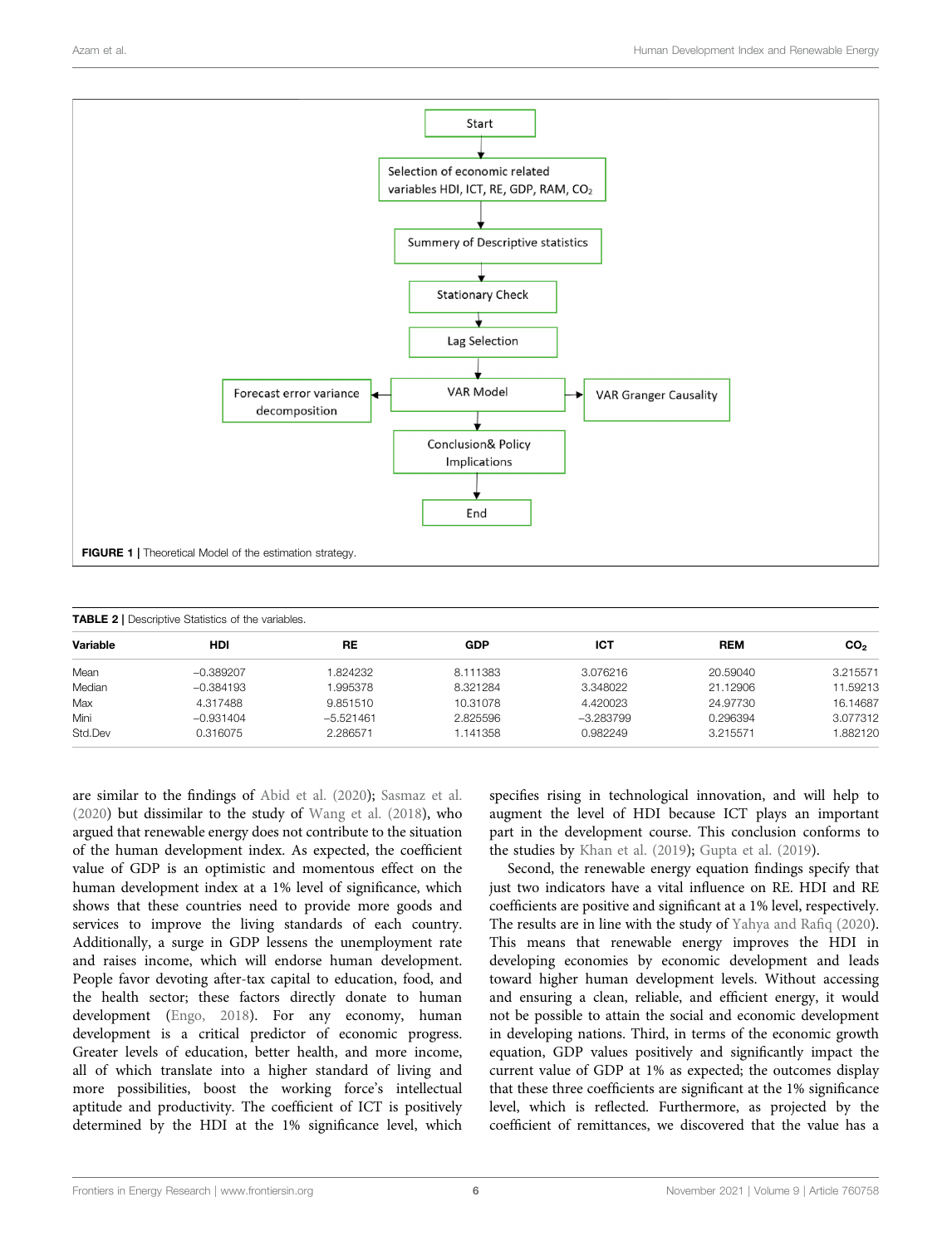<span id="page-7-0"></span>

| <b>TABLE 3</b>   Panel unit root test results. |  |  |  |  |  |
|------------------------------------------------|--|--|--|--|--|
|------------------------------------------------|--|--|--|--|--|

| <b>Method</b> | <b>Variables</b> | Level    | <b>First difference</b> |
|---------------|------------------|----------|-------------------------|
| <b>ADF</b>    |                  |          |                         |
|               | LHDI             | 74.279   | $240.639$ <sup>a</sup>  |
|               | LRE              | 54.345   | 345.829 <sup>a</sup>    |
|               | <b>LGDP</b>      | 34.634   | 269.378 <sup>a</sup>    |
|               | <b>LICT</b>      | 60.925   | 184.121 <sup>a</sup>    |
|               | <b>LREM</b>      | 72.104   | 268.453 <sup>a</sup>    |
|               | LCO <sub>2</sub> | 63.061   | 365.799 <sup>a</sup>    |
| <b>IPS</b>    |                  |          |                         |
|               | LHDI             | 0.1670   | $-10.300^a$             |
|               | <b>LRE</b>       | 2.263    | $-15.771$ <sup>a</sup>  |
|               | <b>LGDP</b>      | 5.295    | $-12.719^{a}$           |
|               | <b>LICT</b>      | $-0.890$ | $-13.452$ <sup>a</sup>  |
|               | <b>LREM</b>      | $-0.417$ | $-20.628$ <sup>a</sup>  |
|               | LCO <sub>2</sub> | 1.722    |                         |
| <b>LLC</b>    |                  |          |                         |
|               | <b>LHDI</b>      | $-0.268$ | $-7.832$ <sup>a</sup>   |
|               | <b>LRE</b>       | 2.843    | $-12.805^{\text{a}}$    |
|               | <b>LGDP</b>      | $-0.302$ | $-0.302$ <sup>a</sup>   |
|               | <b>LICT</b>      | $-1.155$ | $-11.836^a$             |
|               | <b>LREM</b>      | $-0.805$ | $-22.083^a$             |
|               | LCO <sub>2</sub> | 42.247   | $-2.435^{\circ}$        |

Note: <sup>a</sup> implies significance level at 1%. HDI, GDP, RE, ICT, REM, and CO<sub>2</sub> represent the human development index, gross domestic product, renewable energy, information and communication technology, remittances, and carbon dioxide emission.

significant positive effect on remittances. The positive influence of GDP on remittances indicates that for every 1 unit increase in GDP, the remittances will increase by a 5% level. This means that developing countries need to improve their development levels by investing in physical and human capital and also contributing in remittances to ensure the efficient and reliable transfers and reducing the cost of transfers by increasing their political stability. Conclusively, environmental deprivation, which is signified by  $CO<sub>2</sub>$  emanations, has a positive and significant influence at a 1% level of significance on the current GDP level. These findings conform with those of [Xie et al. \(2018\)](#page-11-34); [Charfeddine and Kahia \(2019](#page-10-38)).

Fourth, only  $CO<sub>2</sub>$  emissions have an adverse influence at a 1% level of significance on ICT in the equation related to the ICT variable. This finding shows that ICT significantly decreases  $CO<sub>2</sub>$ emissions, and it may be regarded as one of the spillover impacts of spending on renewable energy sources. Thus, there is a need to explore and induce the use of cleaner energy sources. Another contribution to mitigate the environment is to encourage the latest ICT technologies that are less polluting and investing in research and development (R&D) to provide opportunities to import new innovations. Fifth, two coefficients in the remittance equation are positive and significant at 5 and 1% levels. The finding indicates that coefficients of HDI and remittance variables are strongly related at 10 and 1% levels of significance, respectively. The significant and positive coefficient means that the increase in remittances will augment the human development index, such as education, the health sector, and the living standard in developing countries. Finally, in the  $CO<sub>2</sub>$  emission equation, the outcomes embody that only ICT improves environmental quality through the latest technology and innovations.

Next, to conclude the alteration of sources in the variance decomposition of variables in the PVAR model, variance decomposition exploration is applied in [Table 6](#page-8-0). This method acquired from the moving averages section of the PVAR model articulates the source of the shocks that happen in the variables themselves and other variables as a percentage. The findings of the variance decomposition show that HDI explains approximately 0.371, 0.184, 1.224, 0.221, and 4.25% of the variations in GDP, renewable energy consumption, ICT, REM, and  $CO<sub>2</sub>$  emission, respectively. In addition, usage of renewable energy explicates around 0.101% of variations in HDI, 2.698% of the vicissitudes in  $CO<sub>2</sub>$  discharge, and 0.258% of disparity in economic enlargement; economic growth explains approximately

<span id="page-7-1"></span>

| <b>TABLE 4</b>   VAR lag order selection criteria. |              |             |                          |             |             |                        |  |
|----------------------------------------------------|--------------|-------------|--------------------------|-------------|-------------|------------------------|--|
| Lag                                                | LogL         | LR          | <b>FPE</b>               | AIC.        | <b>SC</b>   | HQ                     |  |
| 0                                                  | $-6,688.408$ | <b>NA</b>   | 9.630915                 | 19.29224    | 19.33151    | 1930743                |  |
|                                                    | $-2026.492$  | 9.229.788   | 1.56e-05                 | 5.961071    | 6.235975    | 6.067380               |  |
| $\overline{2}$                                     | $-1840.200$  | 365,6038    | $1.01e-05$ <sup>sc</sup> | 5.527954 sc | 6.038491 sc | 5.725385 <sup>sc</sup> |  |
| З                                                  | $-1806.359$  | 65.82852 sc | 1.02e-05                 | 5.534177    | 6.280346    | 5.822730               |  |

#### <span id="page-7-2"></span>TABLE 5 | Panel VAR results.

| Response to      |              | Response of           |                       |                          |                    |                  |  |  |  |
|------------------|--------------|-----------------------|-----------------------|--------------------------|--------------------|------------------|--|--|--|
|                  | LHDI         | LRE                   | <b>LGDP</b>           | <b>LICT</b>              | <b>LREM</b>        | LCO <sub>2</sub> |  |  |  |
| <b>LHDI</b>      | $0.139672^a$ | 0.925762 <sup>a</sup> | 0.006677              | 0.024755                 | $0.183593^{\circ}$ | $-0.015255$      |  |  |  |
| <b>LRE</b>       | $0.034802^a$ | 0.962296 <sup>a</sup> | 0.000812              | 0.001495                 | 0.0006300          | $-0.009355$      |  |  |  |
| LGDP             | $0.059813^a$ | 0.004706              | $0.986979^a$          | 0.010608                 | $-0.036821$        | 0.071178         |  |  |  |
| <b>LICT</b>      | $0.034802^a$ | 0.001434              | 0.002642              | 0.919910                 | 0.006583           | $-0.012288^{b}$  |  |  |  |
| <b>LRAM</b>      | $-0.003227$  | 0.000278              | $0.001580^{b}$        | 0.001068                 | $0.901669^{\rm a}$ | $-0.032196$      |  |  |  |
| LCO <sub>2</sub> | $-0.015525$  | $-0.069573$           | 0.004317 <sup>b</sup> | $-0.084549$ <sup>a</sup> | 0.033206           | 0.913093         |  |  |  |

Note: a, b, c denote significance level at 1, 5, and 10%, respectively.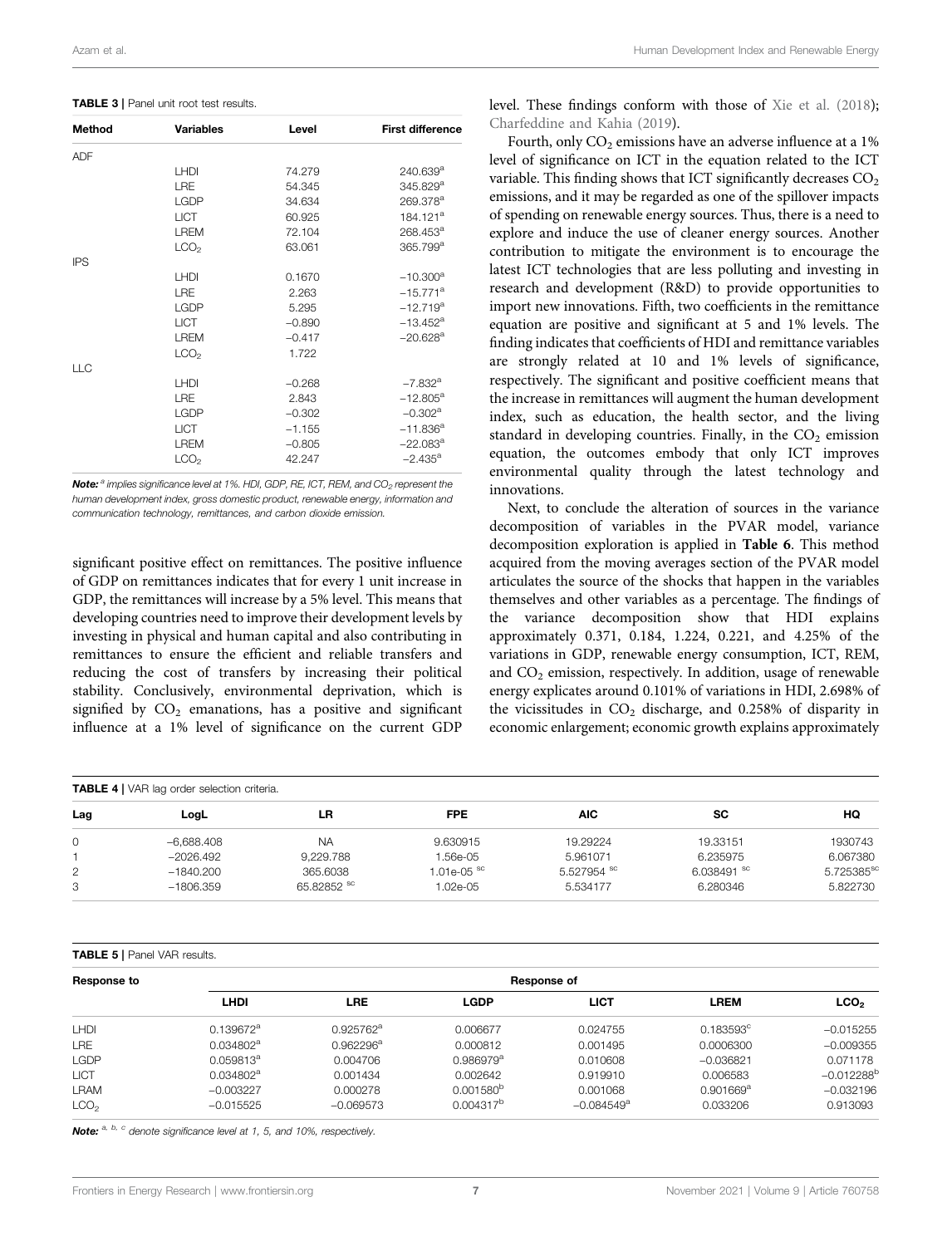<span id="page-8-0"></span>

|  | <b>TABLE 6</b>   Variance decomposition of the PVAR (%). |  |
|--|----------------------------------------------------------|--|
|--|----------------------------------------------------------|--|

| <b>Variables</b> | LHDI   | <b>LRE</b> | <b>LGDP</b> | <b>LICT</b> | <b>LREM</b> | LCO <sub>2</sub> |
|------------------|--------|------------|-------------|-------------|-------------|------------------|
| <b>LHDI</b>      | 93.746 | 0.371      | 0.184       | 1.224       | 0.221       | 4.252            |
| <b>LRE</b>       | 0.101  | 84.49      | 0.258       | 0.054       | 0.093       | 2.698            |
| <b>LGDP</b>      | 0.480  | 0.216      | 67.733      | 1.153       | 0.287       | 30.128           |
| <b>LICT</b>      | 0.064  | 0.180      | 0.236       | 93.190      | 0.020       | 6.307            |
| <b>LRAM</b>      | 0.137  | 0.163      | 0.034       | 0.179       | 90.442      | 9.089            |
| LCO <sub>2</sub> | 0.098  | 0.087      | 0.351       | 0.914       | 1.441       | 97.193           |

Note: % of the variation in the column variable (10 periods ahead) explicate by the row variable.

0.480% of the changes in HDI and 0.216% of oscillation in clean energy. ICT explains approximately 0.064% of amending in HDI and 6.307% of fluctuations in  $CO<sub>2</sub>$  emission.

After PVAR estimation and variance decomposition analysis, we performed the Granger causality test [\(Granger, 1969](#page-10-39)) based on the Wald check. The null hypothesis is the absence of Granger causality. [Table 7](#page-8-1) represents the Granger causality test. The outcomes show that bidirectional causation is occurring between the use of renewable energy and HDI. In addition, there is unidirectional causality from economic expansion to human development index, from ICT to human development index, and from remittances to human development index and  $CO<sub>2</sub>$  emission to HDI. However, there is a one-way antecedent from renewable energy usage to  $CO<sub>2</sub>$  release and from economic enlargement to remittances and  $CO<sub>2</sub>$  emissions. The causality associations between variables are represented in [Figure 2](#page-9-0).

These findings indicate that an increase in renewable energy may lead to an increase HDI in developing countries. However, improvement in the level of clean energy (health and education sectors) will add to the nations' economic augmentation. However, more investment in the clean energy sector is needed; developing countries must join forces to achieve levels of investment capable of meeting expectations. Furthermore, an increase in economic growth would lead to augment the level of HDI in developing regions. Economic growth makes this likely to accomplish a high level of human development, and in contrast, a rise in the level of human development results in increased prospects for economic growth. Moreover, ICT performs a significant part in the development process through ICTenabled technologies that will bring innovative changes in education, health services, and industrial purposes; in this way, the government may develop labor skill development and

technical training organizations to more productivity for highincome gains, which will further lead to increased economic growth and human development index. When migrant workers send money home to their families in poor nations, it improves HDI. As a result, remittances have an important role in boosting economic activity by increasing aggregate spending and expanding access to critical social infrastructure such as health and education, all of which contribute to improved social wellbeing. Furthermore, to contest any environmental threat from excessive energy consumption, more renewable energy should be adopted to the energy mix.  $CO<sub>2</sub>$  emissions influence the human development process in developing economies, and a low level of the human development index leads to environmental degradation. Therefore, clean energy is critical for improving environmental quality, which aids in the advancement of the human development index.

# 5 CONCLUSION AND POLICY IMPLICATIONS

This analysis examined correlation among ICT, human development index, renewable power usage, and economic development, incorporating remittances and  $CO<sub>2</sub>$  emission in the context of developing nations by utilizing the PVAR practice that Love and Zicchino lately established for 1990–2017. We applied the Toda–Yamamoto–Granger casualty methodology to analyze the study's underlying variables.

The empirical results can be outlined in four essential points. First, we investigated that economic expansion has a large positive impact on the human development index, and an increase in GDP will accelerate human development. For sustainable economic growth, developing countries can direct more plans for better education facilities, health, and other social and economic sectors. Second, ICT and remittances stimulate the human development process. The significant results show that both ICT and the remittance sector play a decisive role in the development process. Third, the use of renewable energy has a positive and significant effect on HDI. Additionally, we found that ICT helps improve  $CO<sub>2</sub>$  emissions. Finally,  $CO<sub>2</sub>$  emissions and remittances have a noteworthy effect on economic expansion. Based on causality findings, we discovered that economic growth, remittances, and  $CO<sub>2</sub>$  emission Granger cause to human development index. Thus, there is

<span id="page-8-1"></span>

| <b>TABLE 7</b>   Granger causality Wald test. |                      |                    |                          |             |                    |                    |  |
|-----------------------------------------------|----------------------|--------------------|--------------------------|-------------|--------------------|--------------------|--|
| Independent variable                          | Dependent variable   |                    |                          |             |                    |                    |  |
|                                               | <b>LHDI</b>          | LRE                | <b>LGDP</b>              | <b>LICT</b> | <b>LREM</b>        | LCO <sub>2</sub>   |  |
| <b>LHDI</b>                                   |                      | 4.733 <sup>b</sup> | 1.076                    | $7.735^{a}$ | 0.776              | 2.609              |  |
| <b>LRE</b>                                    | 4.733 <sup>b</sup>   | $\qquad \qquad$    | 0.061                    | 0.0005      | 0.007              | 4.284 $b$          |  |
| LGDP                                          | $32.732^a$           | 0.566              | $\overline{\phantom{m}}$ | 1.505       | 6.627 <sup>b</sup> | 6.403 <sup>b</sup> |  |
| <b>LICT</b>                                   | 0.238                | 0.036              | 0.529                    | -           | 0.037              | 1.464              |  |
| <b>LREM</b>                                   | $2.587$ <sup>c</sup> | 0.001              | 1.363                    | 0.030       | -                  | 1.286              |  |
| LCO <sub>2</sub>                              | $0.720$ <sup>c</sup> | 0.124              | 1.355                    | 1.347       | 3.871 $^{\rm b}$   |                    |  |

Note: a, b, c denote significance levels at 1, 5, and 10%, respectively.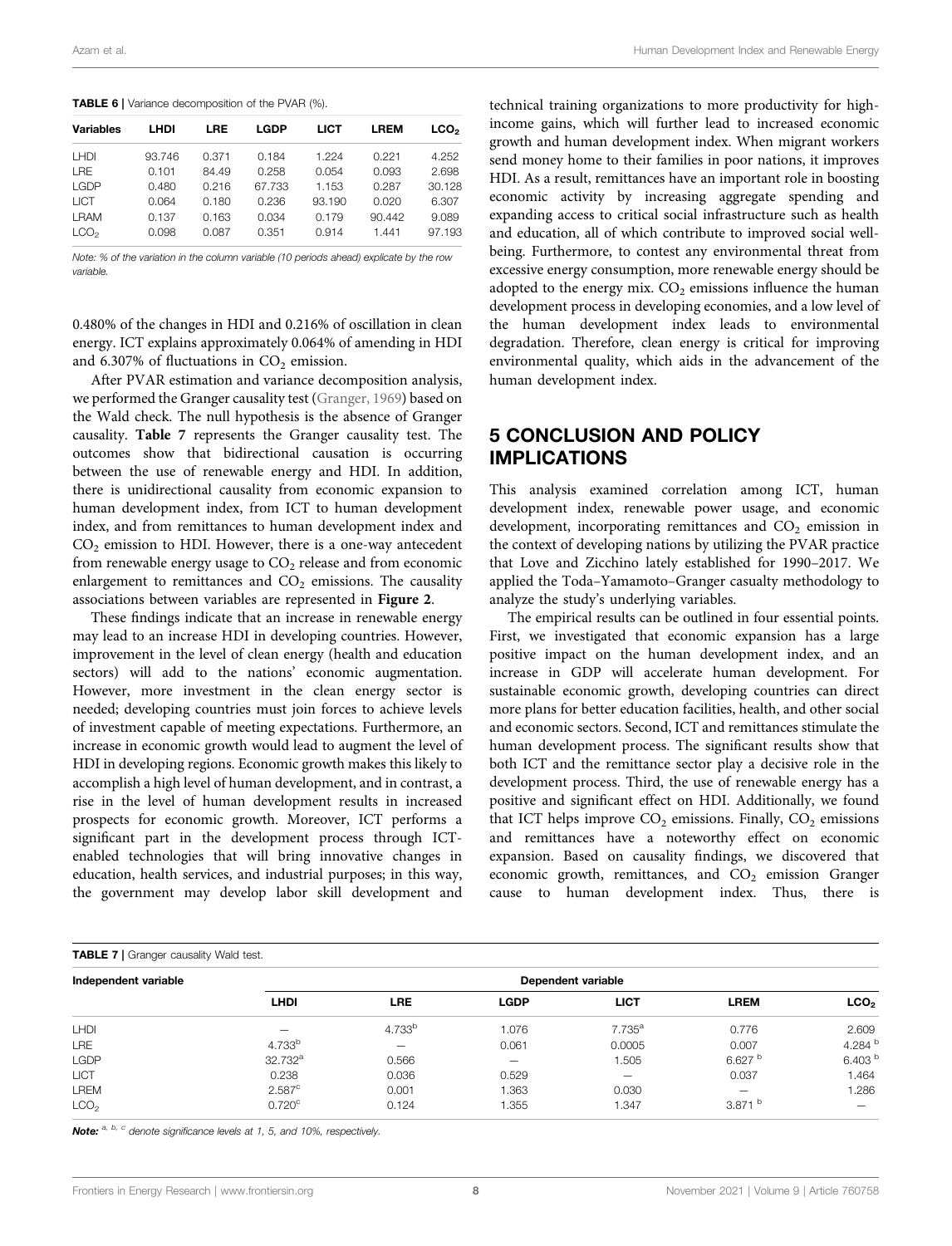

<span id="page-9-0"></span>unidirectional causality from HDI to renewable energy and ICT, while renewable energy Granger causes  $CO<sub>2</sub>$  emission.

However, the empirical findings suggest that policymakers and government officials should make ICT-related policies more effective in terms of economic growth to stimulate human development. Furthermore, it reinforces the ICT and R&Drelated projects that support a better human development index and enhances the usage of renewable energy that is helpful to the construction of a clean environment. The efficient use of renewable energy is helpful to improve the quality of life of poor masses, economic empowerment, and consequently improve human development. However, renewable energy resources are imperative in achieving an efficient and reliable human development index for developing countries.

Furthermore, policymakers should empower people with ICT expertise to offer trained labor force to marketplace and prospects through education, health services that broaden people's horizons, and competencies to contribute to institutions responsible for providing social facilities and economic inducements for the development. Moreover, economic growth makes this likely to realize a high degree of human development, an enhancement in the level of human development results in rising prospects for economic growth.

The positive coefficient of GDP on  $CO<sub>2</sub>$  emission suggests that with an increase in income, pollution levels start to increase due to inefficient energy use and consumption of more goods. Nevertheless, countries must enhance understanding by promotions and basic amendments at the state and global levels, which assist in raising the growth without accelerating the environmental contamination that would deliver environment-friendliness. Similarly, numerous nations adopted the latest environmental strategies and policies to slash environmental outward. Economic affluence results in larger energy consumption. Therefore, modification of green power revolutions and energy efficiency policies via ICT would be beneficial for economic and ecological sustainability. Furthermore,  $CO<sub>2</sub>$  mitigation measures based on the "Paris agreement" are inadequate as continual decarburization operations are not fully acknowledged in numerous countries [\(Sun et al., 2020\)](#page-11-35).

The outbreak of COVID-19 has severely affected episodic national and global economic growth and the energy industry at an unprecedented pace; the expected losses of GDP due to outbreak of the novel coronavirus was roughly 0.42% in the first quarter of the year [\(Azam et al., 2021\)](#page-10-4), and still, this disease is underway in worldwide. The emergence of this pandemic is causing a huge impact on global socioeconomic factors such as higher unemployment, poverty rates, health insecurity, and loss of education, energy, and environmental pollution. However, due to the shutting down of the industries, e-commerce is highlighted, and businesses with more developed e-commerce infrastructures have shown more resilience to the economic shock caused by the epidemic situation. Furthermore, it is necessary to develop defensive epidemiological models to discover the occurrence of viruses, for example, COVID-19.

In addition, governments and policymakers need to take essential steps like healthcare services for better prevention of viruses for all citizens and suggested that more investment is needed in research and development programs to control this pandemic or other related similar crises for the sustainable energy sector and economic development in the future.

Since this study enables us to draw some preliminary conclusions on the human development index, ICT, and renewable energy-growth nexus, certain investigations still need to be looked further. First, this study is limited to emerging or developing economies; this leaves room for the future to research advanced countries. Second, the panel data research should be supplemented with individual economy time-series estimations. This gives us a better understanding of the idiosyncratic and draws a clear policy implication. Last, future studies can enhance the number of variables and different methodologies to explore the relationship further.

# DATA AVAILABILITY STATEMENT

The original contributions presented in the study are included in the article/Supplementary Material, further inquiries can be directed to the corresponding author.

# AUTHOR CONTRIBUTIONS

AA: conceptualization, methodology, software, data curation, writing—original draft, visualization, validation, and writing—reviewing and editing; MR: conceptualization, writing—reviewing and editing; MR: methodology, software, and writing—original draft, reviewing, and editing; MS: conceptualization, methodology, and writing—reviewing and editing; SS: conceptualization and funding acquisition; JY: conceptualization, methodology, and supervision.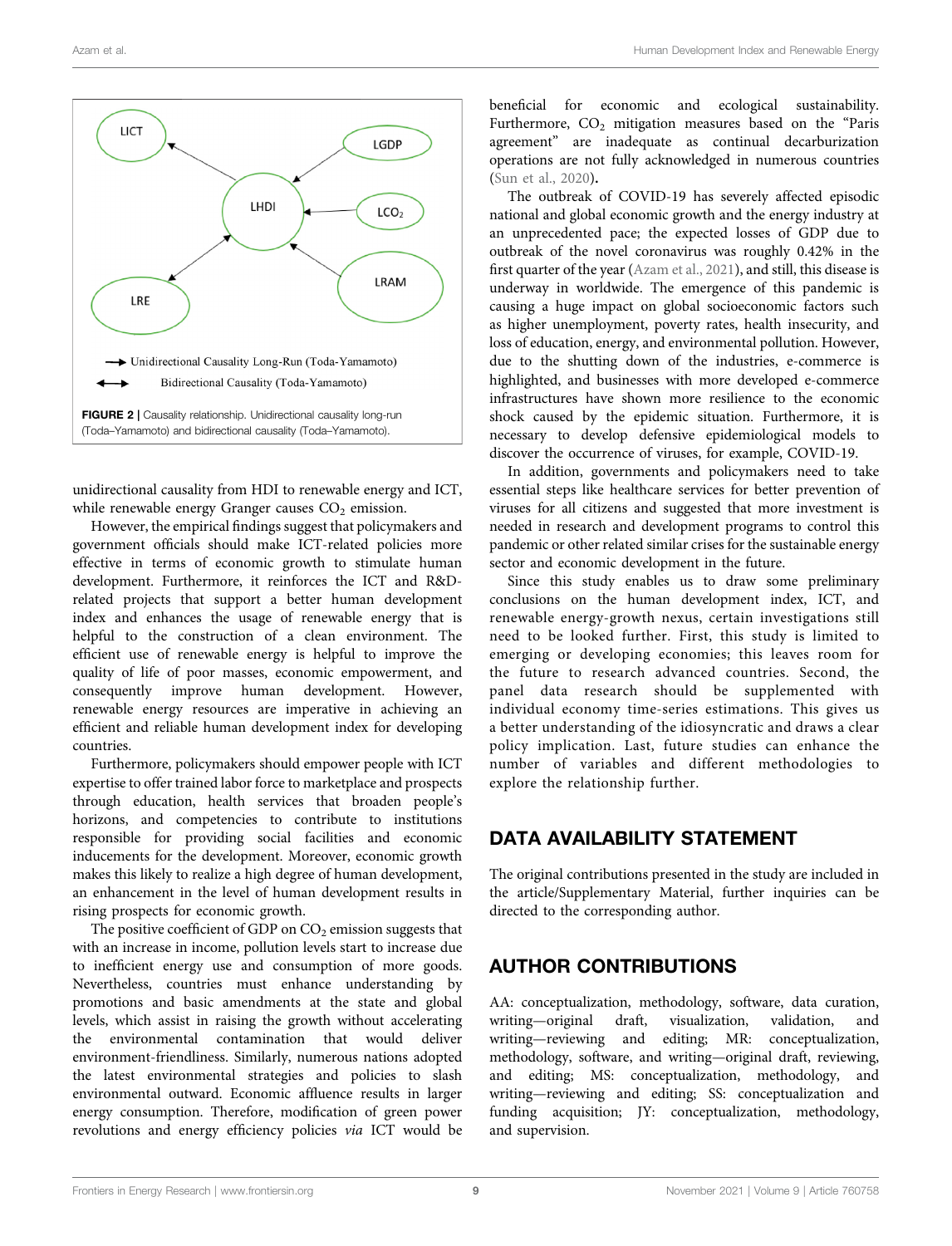# **REFERENCES**

- <span id="page-10-26"></span>Abid, N., Wu, J., Ahmad, F., Draz, M. U., Chandio, A. A., and Xu, H. (2020). Incorporating Environmental Pollution and Human Development in the Energy-Growth Nexus: A Novel Long Run Investigation for Pakistan. Ijerph 17, 5154. doi[:10.3390/ijerph17145154](https://doi.org/10.3390/ijerph17145154)
- <span id="page-10-17"></span>Abraham, T. W., and Ahmed, U. A. (2011). Economic Growth and Human Development Index in Nigeria : An Error Correction Model Approach. Nigeria: International Journal of Administration and Development Studies, University of Maiduguri.
- <span id="page-10-10"></span>Alper, A., and Oguz, O. (2016). The Role of Renewable Energy Consumption in Economic Growth: Evidence from Asymmetric Causality. Renew. Sustain. Energ. Rev. 60, 953–959. doi[:10.1016/j.rser.2016.01.123](https://doi.org/10.1016/j.rser.2016.01.123)
- <span id="page-10-30"></span>Amer, H. (2020). The Impact of Renewable Energy Consumption on the Human Development Index in Selected Countries: Panel Analysis (1990-2015). Int. J. Economy, Energ. Environ. 5, 47. doi[:10.11648/j.ijeee.20200504.12](https://doi.org/10.11648/j.ijeee.20200504.12)
- <span id="page-10-27"></span>Añón Higón, D., Gholami, R., and Shirazi, F. (2017). ICT and Environmental Sustainability: A Global Perspective. Telematics Inform. 34, 85–95. doi:[10.1016/](https://doi.org/10.1016/j.tele.2017.01.001) [j.tele.2017.01.001](https://doi.org/10.1016/j.tele.2017.01.001)
- <span id="page-10-23"></span>Apergis, N., and Payne, J. E. (2010). Renewable Energy Consumption and Growth in Eurasia. Energ. Econ. 32, 1392–1397. doi:[10.1016/j.eneco.2010.06.001](https://doi.org/10.1016/j.eneco.2010.06.001)
- <span id="page-10-25"></span>Azam, A., Rafiq, M., Shafique, M., Zhang, H., and Yuan, J. (2020). Analyzing the Effect of Natural Gas, Nuclear Energy and Renewable Energy on GDP and Carbon Emissions: A Multi-Variate Panel Data Analysis. Energy 219, 119592. doi:[10.1016/j.energy.2020.119592](https://doi.org/10.1016/j.energy.2020.119592)
- <span id="page-10-1"></span>Azam, A., Rafiq, M., Shafique, M., Ateeq, M., and Yuan, J. (2021a). Investigating the Impact of Renewable Electricity Consumption on Sustainable Economic Development: A Panel ARDL Approach. Int. J. Green Energ. 18, 1185–1192. doi:[10.1080/15435075.2021.1897825](https://doi.org/10.1080/15435075.2021.1897825)
- Azam, A., Rafiq, M., Shafique, M., and Yuan, J. (2021c). An Empirical Analysis of the Non-linear Effects of Natural Gas, Nuclear Energy, Renewable Energy and ICT-Trade in Leading CO2 Emitter Countries: Policy towards CO2 Mitigation and Economic Sustainability. J. Environ. Manage. 286, 112232. doi:[10.1016/](https://doi.org/10.1016/j.jenvman.2021.112232) [j.jenvman.2021.112232](https://doi.org/10.1016/j.jenvman.2021.112232)
- <span id="page-10-4"></span>Azam, A., Rafiq, M., Shafique, M., and Yuan, J. (2021b). Renewable Electricity Generation and Economic Growth Nexus in Developing Countries: An ARDL Approach. Econ. Research-Ekonomska Istraživanja 34, 2423–2446. doi:[10.1080/](https://doi.org/10.1080/1331677X.2020.1865180) [1331677X.2020.1865180](https://doi.org/10.1080/1331677X.2020.1865180)
- <span id="page-10-7"></span>Azam, A., Rafiq, M., Shafique, M., Zhang, H., Ateeq, M., and Yuan, J. (2021d). Analyzing the Relationship between Economic Growth and Electricity Consumption from Renewable and Non-renewable Sources: Fresh Evidence from Newly Industrialized Countries. Sustainable Energ. Tech. Assessments 44, 100991. doi[:10.1016/j.seta.2021.100991](https://doi.org/10.1016/j.seta.2021.100991)
- <span id="page-10-32"></span>Bank, World (2018). World Development Report 2019: The Changing Nature of Work.
- <span id="page-10-9"></span>Bhattacharya, M., Paramati, S. R., Ozturk, I., and Bhattacharya, S. (2016). The Effect of Renewable Energy Consumption on Economic Growth: Evidence from Top 38 Countries. Appl. Energ. 162, 733–741. doi:[10.1016/](https://doi.org/10.1016/j.apenergy.2015.10.104) [j.apenergy.2015.10.104](https://doi.org/10.1016/j.apenergy.2015.10.104)
- <span id="page-10-31"></span>Cammack, P. (2017). The UNDP, the World Bank and Human Development through the World Market. Dev. Pol. Rev 35 (1), 3–21. doi[:10.1111/](https://doi.org/10.1111/dpr.12198) [dpr.12198](https://doi.org/10.1111/dpr.12198)
- <span id="page-10-6"></span>Canova, F., and Ciccarelli, M. (2013). Panel Vector Autoregressive Models: A Survey. Frankfurt a. M.: European Central Bank (ECB). doi[:10.1108/s0731-9053\(2013\)](https://doi.org/10.1108/s0731-9053(2013)0000031006) [0000031006](https://doi.org/10.1108/s0731-9053(2013)0000031006)
- <span id="page-10-11"></span>Chang, T., Gupta, R., Inglesi-Lotz, R., Simo-Kengne, B., Smithers, D., and Amy, T. (2015). Renewable Energy and Growth: Evidence from Heterogeneous Panel of G7 Countries Using Granger Causality 52, 1405–1412.
- <span id="page-10-38"></span>Charfeddine, L., and Kahia, M. (2019). Impact of Renewable Energy Consumption and Financial Development on CO2 Emissions and Economic Growth in the MENA Region: A Panel Vector Autoregressive (PVAR) Analysis. Renew. Energ. 139, 198–213. doi:[10.1016/j.renene.2019.01.010](https://doi.org/10.1016/j.renene.2019.01.010)
- <span id="page-10-28"></span>Chimbo, B. (2020). Energy Consumption, Information and Communication Technology and Economic Growth in an African Context. Ijeep 10, 486–493. doi:[10.32479/ijeep.8118](https://doi.org/10.32479/ijeep.8118)
- <span id="page-10-20"></span>Coelho, T. R., Segatto, A. P., and Frega, J. R. (2015). Analysing ICT and Development from the Perspective of the Capabilities Approach: A Study in

South Brazil. The Electron. J. Inf. Syst. Developing Countries 67, 1–14. doi[:10.1002/j.1681-4835.2015.tb00480.x](https://doi.org/10.1002/j.1681-4835.2015.tb00480.x)

- <span id="page-10-21"></span>Colecchia, A., and Paul, S. (2002). ICT Investment and Economic Growth in the 1990s: Is the United States a Unique Case? A Comparative Study of Nine OECD Countries. Rev. Econ. Dyn. 5, 408–442. doi[:10.1006/redy.2002.0170](https://doi.org/10.1006/redy.2002.0170)
- <span id="page-10-19"></span>Costantini, V., and Monni, S. (2005). Sustainable Human Development for European Countries. J. Hum. Develop. 6, 329–351. doi[:10.1080/](https://doi.org/10.1080/14649880500287654) [14649880500287654](https://doi.org/10.1080/14649880500287654)
- <span id="page-10-13"></span>Dogan, E. (2016). Analyzing the Linkage between Renewable and Non-renewable Energy Consumption and Economic Growth by Considering Structural Break in Time-Series Data. Renew. Energ. 99, 1126–1136. doi[:10.1016/](https://doi.org/10.1016/j.renene.2016.07.078) [j.renene.2016.07.078](https://doi.org/10.1016/j.renene.2016.07.078)
- <span id="page-10-12"></span>Dong, K., Dong, X., and Jiang, Q. (2020). How Renewable Energy Consumption Lower Global CO 2 Emissions? Evidence from Countries with Different Income Levels. World Econ. 43 (6), 1665–1698. doi:[10.1111/twec.12898](https://doi.org/10.1111/twec.12898)
- <span id="page-10-37"></span>Engo, J. (2018). Decomposing the Decoupling of CO2 Emissions from Economic Growth in Cameroon. Environ. Sci. Pollut. Res. 25, 35451–35463. doi[:10.1007/](https://doi.org/10.1007/s11356-018-3511-z) [s11356-018-3511-z](https://doi.org/10.1007/s11356-018-3511-z)
- <span id="page-10-39"></span>Granger, C. W. J. (1969). Investigating Causal Relations by Econometric Models and Cross-Spectral Methods. Econometrica 37, 424. doi[:10.2307/1912791](https://doi.org/10.2307/1912791)
- <span id="page-10-29"></span>Gupta, S., Jain, M., and Nagpal, A. (2019). An Empirical Investigation on Associated Linkage between Human Development and ICT: A South Asian Perspective. Germany: University Library of Munich.
- <span id="page-10-36"></span>Hdom, H. A. D., and Fuinhas, J. A. (2020). Energy Production and Trade Openness: Assessing Economic Growth, CO2 Emissions and the Applicability of the Cointegration Analysis. Energ. Strategy Rev. 30, 100488. doi[:10.1016/j.esr.2020.100488](https://doi.org/10.1016/j.esr.2020.100488)
- <span id="page-10-16"></span>Hou, J., Walsh, P. P., and Zhang, J. (2015). The Dynamics of Human Development Index. Soc. Sci. J. 52, 331–347. doi[:10.1016/j.soscij.2014.07.003](https://doi.org/10.1016/j.soscij.2014.07.003)
- <span id="page-10-34"></span>Im, K. S., Hashem Pesaran, M., and Shin, Y. (2003). Testing for Unit Roots in Heterogeneous Panels. J. Econom. 115, 53–74. doi[:10.1016/S0304-4076\(03\)](https://doi.org/10.1016/S0304-4076(03)00092-7) [00092-7](https://doi.org/10.1016/S0304-4076(03)00092-7)
- <span id="page-10-8"></span>Inglesi-Lotz, R. (2016). The Impact of Renewable Energy Consumption to Economic Growth: A Panel Data Application. Energ. Econ. 53, 58–63. doi[:10.1016/j.eneco.2015.01.003](https://doi.org/10.1016/j.eneco.2015.01.003)
- <span id="page-10-14"></span>Kahia, M., Ben Aïssa, M. S., and Charfeddine, L. (2016). Impact of Renewable and Non-renewable Energy Consumption on Economic Growth: New Evidence from the MENA Net Oil Exporting Countries (NOECs). Energy 116, 102–115. doi[:10.1016/j.energy.2016.07.126](https://doi.org/10.1016/j.energy.2016.07.126)
- <span id="page-10-22"></span>Katz, R. (2012). The Impact of Broadband on the Economy: Research to Date and Policy Issues. Columbia: Broadband Series.
- <span id="page-10-0"></span>Khan, N. H., Ju, Y., and Hassan, S. T. (2019). Investigating the Determinants of Human Development Index in Pakistan: An Empirical Analysis. Environ. Sci. Pollut. Res. 26, 19294–19304. doi[:10.1007/s11356-019-05271-2](https://doi.org/10.1007/s11356-019-05271-2)
- <span id="page-10-18"></span>Khodabakhshi, A. (2011). Relationship between GDP and Human Development Indices in India. Int. J. Trade, Econ. Finance 2, 251–253. doi[:10.7763/](https://doi.org/10.7763/ijtef.2011.v2.111) iitef.2011.v2.111
- <span id="page-10-33"></span>Kireyev, A. (2000). Comparative Macroeconomic Dynamics in the Arab World: A Panel Var Approach. IMF Working Pap. 00, 1. doi[:10.5089/9781451847505.001](https://doi.org/10.5089/9781451847505.001)
- <span id="page-10-2"></span>Kirikkaleli, D., and Adebayo, T. S. (2021b). Do Renewable Energy Consumption and Financial Development Matter for Environmental Sustainability? New Global Evidence. Sustain. Develop. 29 (4), 583–594. doi[:10.1002/sd.2159](https://doi.org/10.1002/sd.2159)
- <span id="page-10-3"></span>Kirikkaleli, D., and Adebayo, T. S. (2021a). Do Public-Private Partnerships in Energy and Renewable Energy Consumption Matter for Consumption-Based Carbon Dioxide Emissions in India. Environ. Sci. Pollut. Res. 28, 1–14. doi[:10.1007/s11356-021-12692-5](https://doi.org/10.1007/s11356-021-12692-5)
- <span id="page-10-15"></span>Koçak, E., and Şarkgüneşi, A. (2017). The Renewable Energy and Economic Growth Nexus in Black Sea and Balkan Countries. Energy Policy 100, 51–57. doi:[10.1016/j.enpol.2016.10.007](https://doi.org/10.1016/j.enpol.2016.10.007)
- <span id="page-10-24"></span>Lee, S.-H., and Jung, Y. (2018). Causal Dynamics between Renewable Energy Consumption and Economic Growth in South Korea: Empirical Analysis and Policy Implications. Energ. Environ. 29, 1298–1315. doi[:10.1177/](https://doi.org/10.1177/0958305X18776546) [0958305X18776546](https://doi.org/10.1177/0958305X18776546)
- <span id="page-10-35"></span>Levin, A., Lin, C. F., and Chu, C. S. J. (2002). Unit Root Tests in Panel Data: Asymptotic and Finite-Sample Properties. J. Econom. 108:1–24. doi[:10.1016/](https://doi.org/10.1016/S0304-4076(01)00098-7) [S0304-4076\(01\)00098-7](https://doi.org/10.1016/S0304-4076(01)00098-7)
- <span id="page-10-5"></span>Liddle, B. (2018). Consumption-Based Accounting and the Trade-Carbon Emissions Nexus. Energ. Econ. 69, 71–78. doi[:10.1016/j.eneco.2017.11.004](https://doi.org/10.1016/j.eneco.2017.11.004)